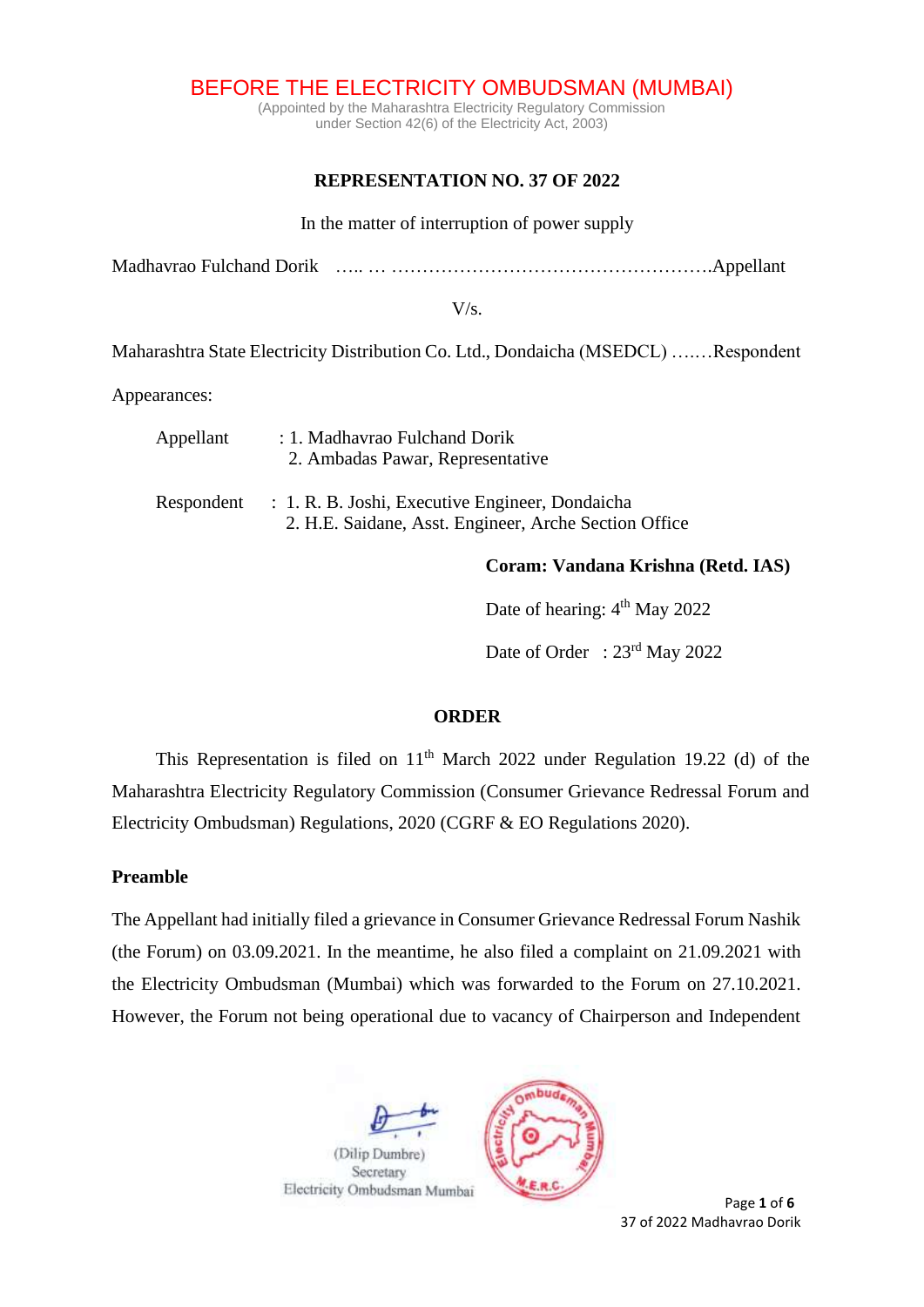Member, the grievances could not be heard for more than 60 days. The Appellant, therefore, filed this Representation under Regulation 19.22 (d) of CGRF & EO Regulations 2020.

- 2. The Appellant stated in his Representation in brief as under:
	- (i) The Appellant is a Commercial consumer (No. 094070008861) from 19.03.2019 at Arthe Khurd, Tal. Shirpur, Dist. Dhule.
	- (ii) The Appellant has a welding shop and solely relies on this shop for his livelihood.
	- (iii) On 01.08.2021, he opened his shop around 10 a.m. to 11 a.m., however, he found that there was no electric supply. He approached the Section office of the Respondent at Arthe twice and requested the line staff to attend to his 'Off Supply' complaint. However, he noticed that they were avoiding him purposefully, hence, he gave a written complaint. The supply was disconnected from 01.08.2021 to 05.08.2021, hence, the Appellant is eligible for compensation.
	- (iv) The Appellant initially filed his grievance with the Forum on 03.09.2021 by post which was returned. Subsequently, the same grievance was sent to the Electricity Ombudsman (Mumbai) on 21.09.2021. The Secretariat of this office informed that the office of the Forum is shifted and gave the new address of the Forum. Accordingly, the Appellant approached the Forum on its new address. However, the Forum not being operational due to vacancy of Chairperson and Independent Member, the grievances could not be heard for more than 60 days. The Appellant, therefore, filed this Representation under Regulation 19.22 (d) of CGRF & EO Regulations 2020.
	- (v) The Respondent did not restore his supply within time, hence, the Appellant is eligible for compensation as per SOP Regulations. The supply is to be restored in urban areas within 3 hours and in rural areas within 18 hours in case of interruption. Hence, the Appellant is eligible for compensation for 77 hours at the rate of Rs.50/- per hour for the period of 01.08.2021 to 05.08.2021.
	- (vi) In view of above, the Appellant prays for compensation at the rate of Rs.50/- per hour for the period of 01.08.2021 to 05.08.2021.



37 of 2022 Madhavrao Dorik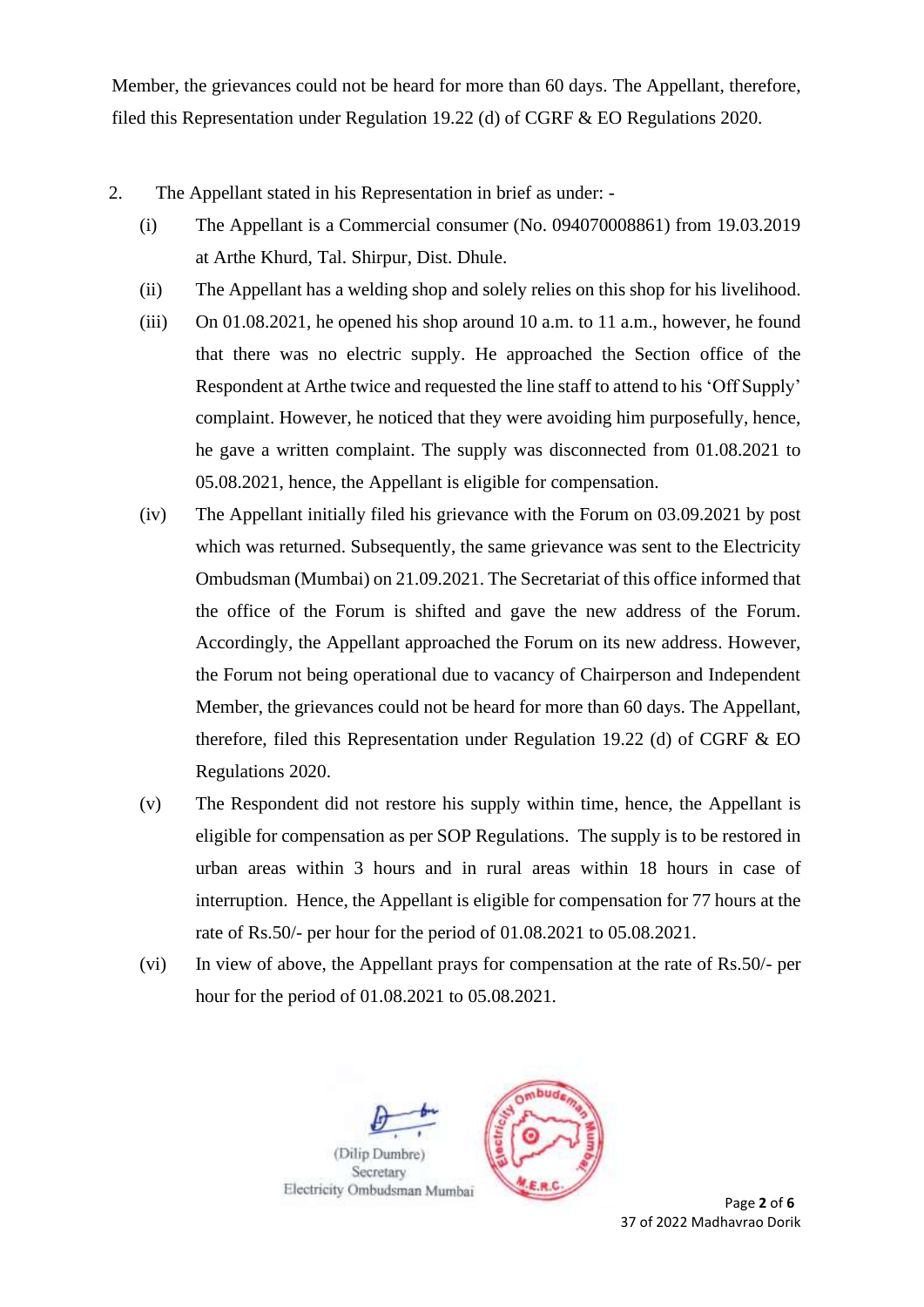3. The Respondent, by its email dated 25.04.2022, has submitted its reply in brief as below:

- (i) The Appellant is a Commercial consumer (No. 094070008861) from 19.03.2019 at Arthe Khurd, Tal. Shirpur, Dist. Dhule for the purpose of welding shop.
- (ii) The Arthe Section Office of the Respondent received a complaint of 'off-supply' of the Appellant on 01.08.2021.
- (iii) The Assistant Engineer, Arthe Section Office forwarded the complaint immediately to Shri M.D. Kadhare, Senior Technician, Distribution Transformer Centre Incharge, with a direction "*to solve the complaint immediately"*.
- (iv) The Assistant Engineer, Shri M.D. Kadhare, Senior Technician attended to the complaint on the same day by removing the carbon deposited on the joint of service wire at LT line, which was due to atmospheric condition. The LT. Line Joint was cleaned and tightened at the overhead pole. Then the power supply was restored. After that, till date, no complaint was received from the Appellant to Section Office. Hence, the 'Off Supply' complaint was closed, being attended.

4. The hearing was held online on 04.05.2022 where both the Appellant and the Respondent submitted their arguments in line with their written submissions. The Appellant stated that there was no power supply on 01.08.2021, hence a written complaint was given. The supply was only started on 05.08.2021. Hence, the Appellant prayed for compensation as per SOP Regulations for five days.

5. The Respondent argued that the complaint for 'off supply' was received on 01.08.2021. When it was checked, it was found that there was carbon deposit at the junction of service wire and overhead line. The same was attended and thereafter the supply was restored immediately. The Respondent further argued that when the line staff visited the area of the Appellant on 05.08.2021for the purpose of recovery drive, it was observed that there was no supply at the Appellant's premises at that moment. Hence, the line staff, on his own, checked the Appellant's electric installation on the pole and it was detected that an overhead cable of about 2 ft was found burnt due to overheat. This defective portion was cut, and the line was connected again, and the supply was restored in the said premises. The village being a small





**Page 3** of **6** 37 of 2022 Madhavrao Dorik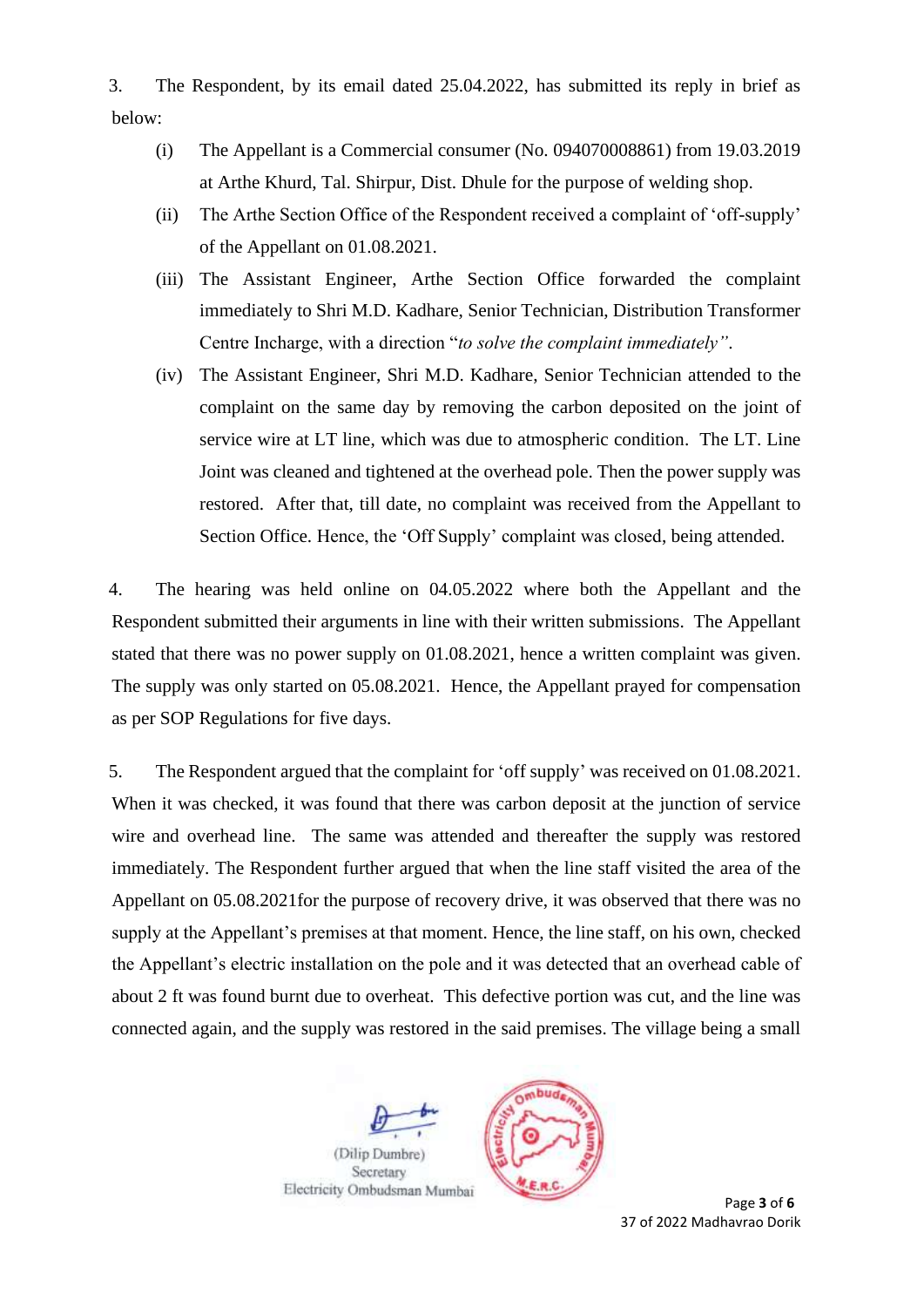area, complaints are generally attended orally, and confirmation of restoration is also generally done orally. In this case also, confirmation of restoration was done orally. The Appellant never made any complaint after 01.08.2021 either verbally or in writing. Assuming, but not admitting, that if the supply was not restored on 01.08.2021, the Appellant would not have kept quiet but would have immediately approached the Respondent. This did not happen till date. If approached, the Respondent would have immediately taken action. Hence, the question of compensation does not arise.

## **Analysis and Ruling**

6. Heard the parties and perused the documents on record. The Appellant found that there was no power supply on 01.08.2021 in his shop, hence a written complaint was filed. According to the Respondent, supply was restored on the same day after removal of carbon on service wire. However, as per the Appellant, the supply was restored on 05.08.2021.

7. The Maharashtra Electricity Regulatory Commission (Electricity Supply Code and Standards of Performance of Distribution Licensees including Power Quality) Regulations, 2021came into force from 25.02.2021. If the Distribution Licensee fails to maintain the period prescribed in SoP, the Consumer is eligible to get the compensation. The relevant portion of the Regulation is reproduced as below:





**Page 4** of **6** 37 of 2022 Madhavrao Dorik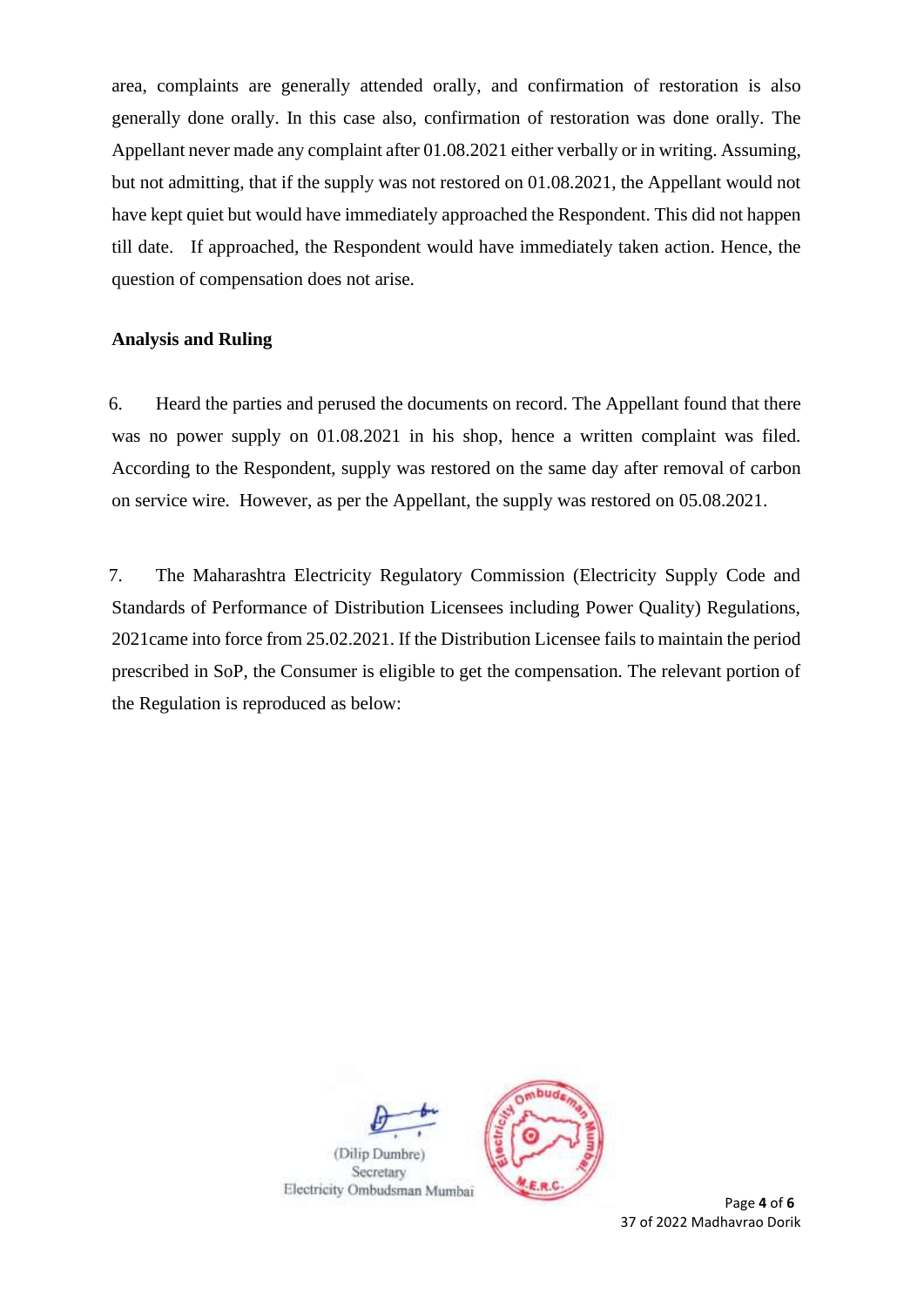| Annexure - II: Level of Compensation Payable to Consumer for failure to meet<br><b>Standards of Performance</b>                                                                                                                                                                                                                                                                                                                                                                                                                                                                                   |                                                                        |                                                                                  |                                                                                                                                                |                      |  |  |
|---------------------------------------------------------------------------------------------------------------------------------------------------------------------------------------------------------------------------------------------------------------------------------------------------------------------------------------------------------------------------------------------------------------------------------------------------------------------------------------------------------------------------------------------------------------------------------------------------|------------------------------------------------------------------------|----------------------------------------------------------------------------------|------------------------------------------------------------------------------------------------------------------------------------------------|----------------------|--|--|
| Supply<br>Activity/Event                                                                                                                                                                                                                                                                                                                                                                                                                                                                                                                                                                          |                                                                        | <b>Standard</b>                                                                  | <b>Compensation Payable</b>                                                                                                                    | Automatic/<br>Manual |  |  |
|                                                                                                                                                                                                                                                                                                                                                                                                                                                                                                                                                                                                   |                                                                        |                                                                                  |                                                                                                                                                |                      |  |  |
| 1. Provision of Supply (Including Temporary connection)<br>2. Restoration of Supply                                                                                                                                                                                                                                                                                                                                                                                                                                                                                                               |                                                                        |                                                                                  |                                                                                                                                                |                      |  |  |
| (i)                                                                                                                                                                                                                                                                                                                                                                                                                                                                                                                                                                                               | Fuse off call                                                          | Three (3) hours<br>(Urban Areas)<br>Eighteen (18)<br>hours (Rural<br>Areas)      | Rs 50 per hour or part<br>thereof of delay subject of<br>maximum of Rs 500 for LT<br>Consumer and Rs 100 per<br>hour or part thereof of        | Manual               |  |  |
| (ii)                                                                                                                                                                                                                                                                                                                                                                                                                                                                                                                                                                                              | 33kV/22kV/<br>11kV/400 V<br>Overhead line<br><b>breakdown</b>          | Four (4) hours<br>(Urban Areas)<br>Twenty-four<br>$(24)$ hours<br>(Rural Areas)  | delay subject of maximum<br>of Rs 1000 for HT<br>Consumer. Provided that<br>if cumulative interruption<br>during the month exceeds             | Manual               |  |  |
| (iii)                                                                                                                                                                                                                                                                                                                                                                                                                                                                                                                                                                                             | Underground<br>cable fault /<br><b>Bus Riser</b><br>fault              | Eight (8) hours<br>(Urban Areas)<br>Forty-eight<br>$(48)$ hours<br>(Rural Areas) | 36 hours for Urban Areas<br>and 96 hours for Rural<br>Areas, the compensation<br>cap will not be applicable<br>thereafter for that month       | Manual               |  |  |
| (iv)                                                                                                                                                                                                                                                                                                                                                                                                                                                                                                                                                                                              | <b>Distribution</b><br>transformer<br>and.<br>associated<br>Switchgear | Eight (8) hours<br>(Urban Areas)<br>Forty-eight<br>$(48)$ hours<br>(Rural Areas) | and the licensee will pay Rs<br>50 per hour or part thereof<br>of delay for LT Consumer<br>and Rs 100 per hour or<br>part thereof of delay for | Manual               |  |  |
| (v)                                                                                                                                                                                                                                                                                                                                                                                                                                                                                                                                                                                               | <b>Burnt Meter</b>                                                     | Eight (8) hours<br>(Urban Areas)<br>Forty-eight<br>$(48)$ hours<br>(Rural Areas) | HT Consumer.                                                                                                                                   | Manual               |  |  |
| 1. Automatic Compensation is payable for Restoration of Supply wherever Smart<br>Meter or Meter having at least the facility of remote meter reading are installed.<br>2. Total Compensation payable in the month for Restoration of Supply shall not<br>exceed twice the Fixed Charges for LT Residential Consumer and for all other<br>Consumers, such amount shall not exceed Fixed Charges payable for the<br><b>month</b> : Provided that for Consumers having tariff based on Rs/HP/Month,<br>Compensation amount shall not exceed 25% of the total Fixed Charges payable<br>for the month. |                                                                        |                                                                                  |                                                                                                                                                |                      |  |  |

*(Emphasis added)*

8. It is noted that the Respondent did not follow the prescribed procedure of attending to complaints of 'off supply'. When such a complaint is registered, it is necessary to confirm restoration of power with the consumer after attending to the complaint. In this case, the Respondent did not follow this basic principle. If the supply was indeed restored on 01.08.2021 as stated by the Respondent, it did not take the signature of the consumer on the complaint slip. Hence, the Appellant is entitled for compensation equivalent to maximum Rs.500/-, and such amount should not exceed Fixed charges payable for the month. In this case, the monthly Fixed charges are Rs.415/-.



37 of 2022 Madhavrao Dorik